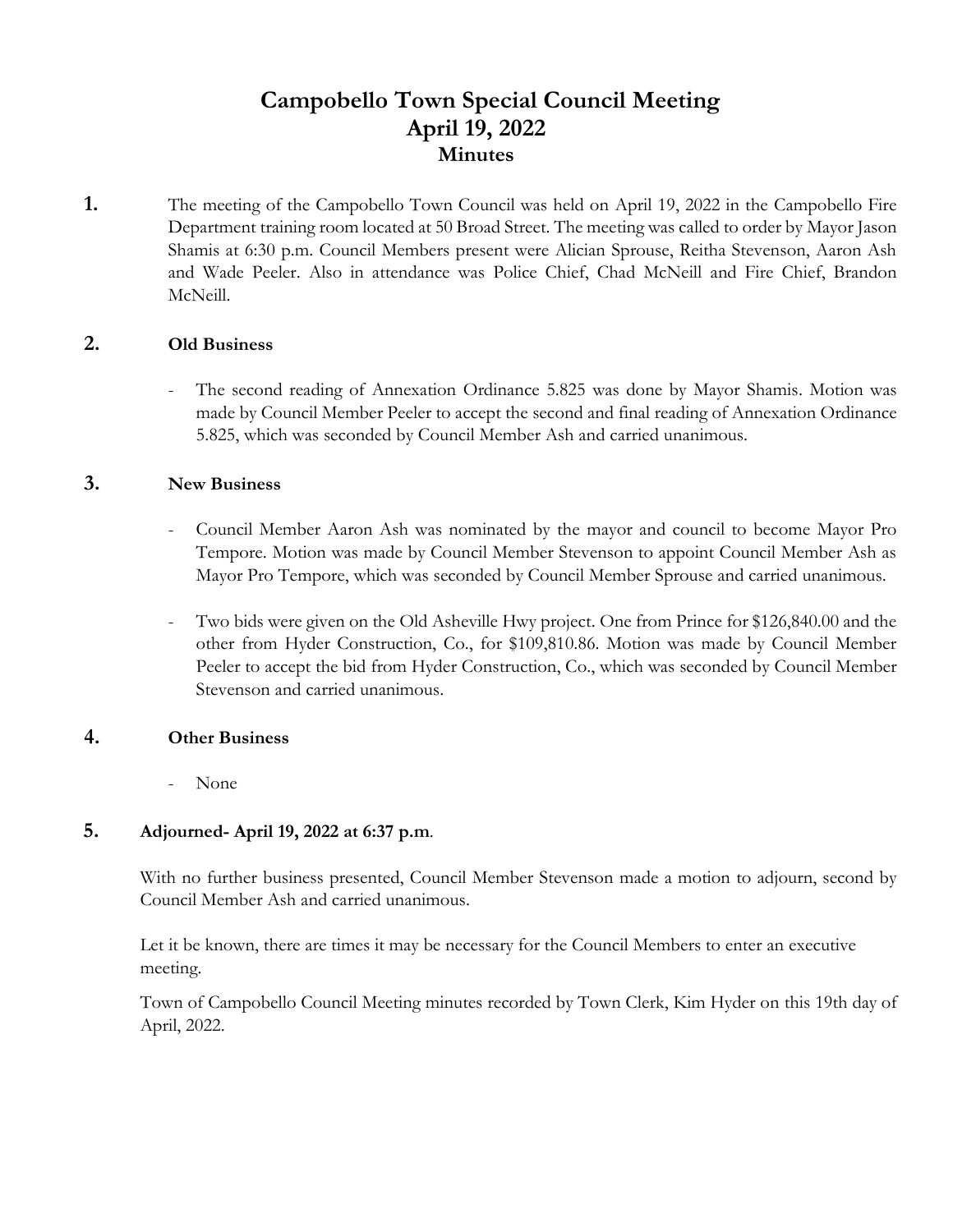# **Campobello Town - Public Hearing April 12, 2022 Minutes**

- **1.** A Public Hearing was held on April 12, 2022 in the Campobello Fire Department training room located at 50 Broad Street. The hearing was called to order by Mayor Jason Shamis at 6:30 p.m. Council Members present were Alician Sprouse, Reitha Stevenson, Aaron Ash and Wade Peeler. Also in attendance was Police Chief, Chad McNeill and Town Attorney, Amy Snyder.
- **2.** The following individuals spoke in objection to the Annexation Ordinance 5.825:
	- Mary Snoddy of Landrum, SC
	- Kim Sherwood of Greenville County/Landrum, SC
- **3.** The following individuals spoke in favor to the Annexation Ordinance 5.825:
	- Phyliss Skuba of Campobello, SC
	- Dennis Iskra of Campobello, SC
	- Tammy Bowers of Campobello, SC
	- Wolfgang Hoelscher of Campobello, SC
- **4.** Mayor Shamis announced that he would keep the Public Hearing open until 7p in case anyone else came in wanting to speak. With that, several members of the public had questions for the Mayor and Council:
	- Inman resident, Jeff McIntyre asked if any of the properties involved in the annexation were being forced or if they asked to be a part of the town. Mayor Shamis said the only property being forced through a 75% annexation was Graphel, in which Campobello is only forcing a 10-foot strip. Mr. McIntyre asked what ramifications does a company or resident have if they do not wish to be forced into the town. Mayor Shamis said that you have to have 75% of the freeholders to have the annexation go through. In this particular annexation, we have 75% of the freeholders.
	- Campobello resident Diane Arnett asked if her property would ever be forced into the town. Mayor Shamis said that the Town would not want to force a resident into the Town unless there was good cause. The Council looks at what is best for the majority of the residents of Campobello.
	- Campobello resident, Joyce Scoggins asked if Ingleside Baptist Church was forced to come into the Town of Campobello. Mayor Shamis answered in the negative and added that they wanted to become a part of the Town.
	- Campobello resident, Jimmie Ann McIntyre, asked what the benefits are for being annexed into the Town. Mayor Shamis first said that some of the property annexed is only for a right-of-way and they are not affected any differently than they are now. Police services and trash services are offered to residents living in the town limits.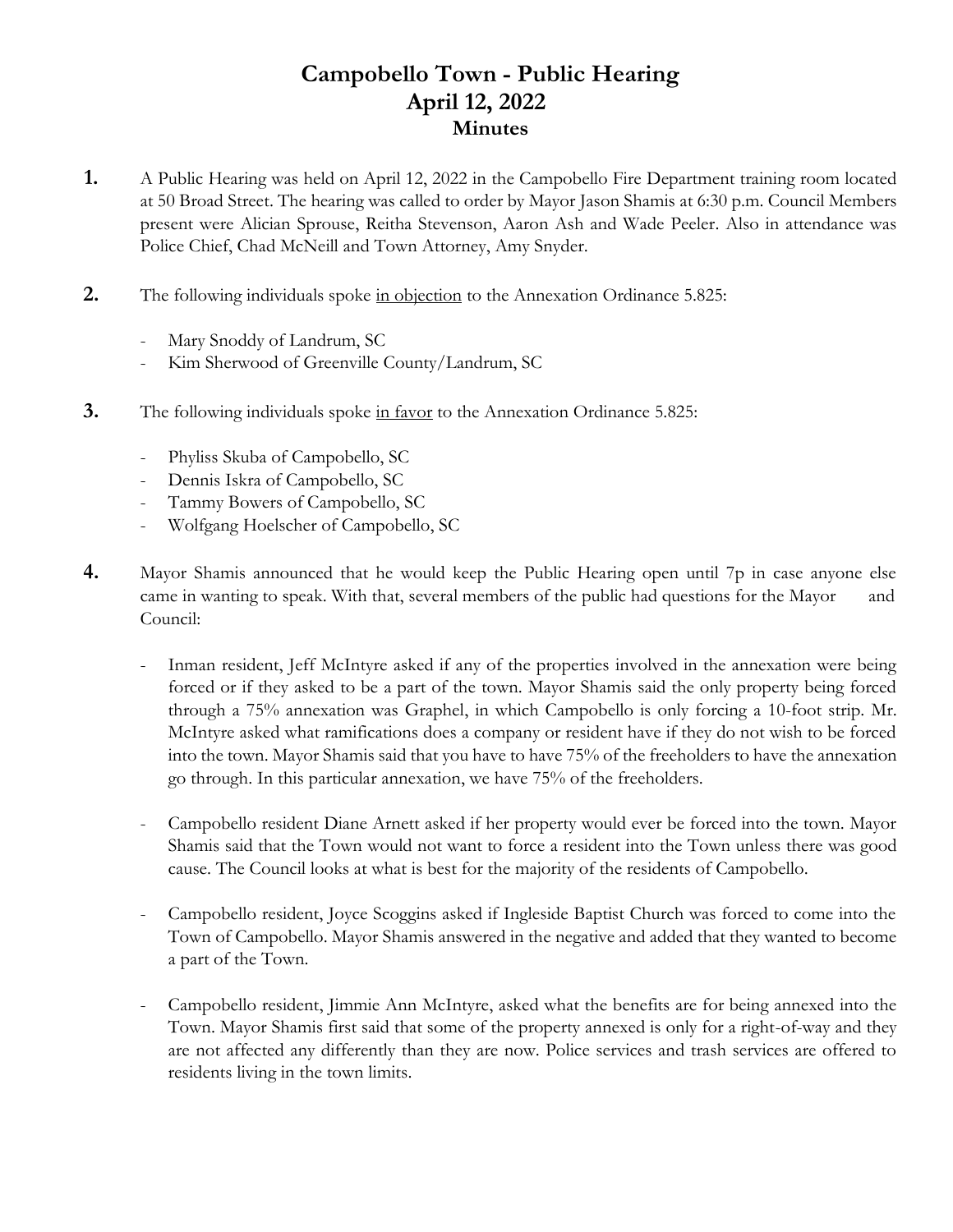- Landrum resident, Mary Snoddy, asked if she were correct in saying that the benefits are police services and trash services. Mayor Shamis answered in the affirmative and added that the Town would have oversight of any developments within the Town's limits.
- Campobello resident, Jimmie Ann McIntyre asked how much does trash pickup cost. Mayor Shamis answered that it is included in your taxes. Trash service was implemented two years ago without having to raise taxes. People living within the Town's limits are offered free trash service.
- Town resident, Hazel Hoelscher, asked what type of homes were going to be built on the parcel of land being annexed. Mayor Shamis said that it was in preliminary stages and could not give a definite answer at this time.
- Campobello resident, Joyce Scoggins, asked what the tax rate for the Town of Campobello. Mayor Shamis answered that the County has a tax and the Town has a tax as well, which is according to your homes assessed value.
- Landrum resident, Mary Snoddy, asked if a preliminary land plan been filed with the Spartanburg County. Mayor Shamis was not aware of any such plan being filed with the County.
- Town resident, Tammy Bowers, would like for Council to address in the future, the high millage rate in the Town of Campobello and how we compare with other towns. Mayor Shamis agreed that it needs to be examined and that the residents of this Town deserve to know where every dollar is being spent.
- **5. Adjourned to Special Council Meeting - April 12, 2022 at 6:59 p.m**.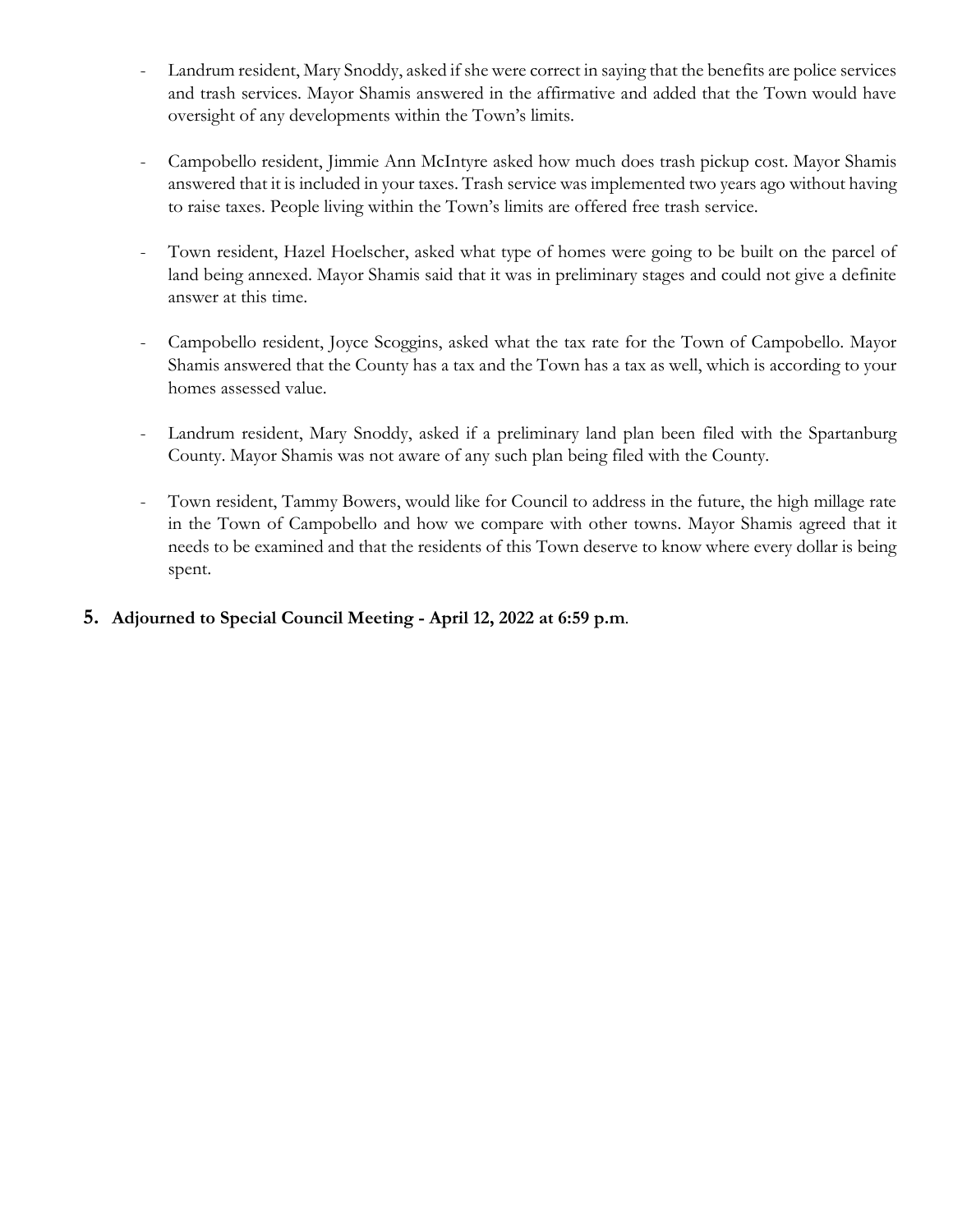# **Campobello Town Special Council Meeting April 12, 2022 Minutes**

**1.** The meeting of the Campobello Town Council was held on April 12, 2022 in the Campobello Fire Department training room located at 50 Broad Street. The meeting was called to order by Mayor Jason Shamis at 7:00 p.m. Council Members present were Alician Sprouse, Reitha Stevenson, Aaron Ash and Wade Peeler. Also in attendance was Police Chief, Chad McNeill and Town Attorney, Amy Snyder.

## **2. Old Business**

- Mayor Shamis asked Town attorney, Amy Snyder, if she had anything to say regarding the Public Hearing. Attorney Snyder said that the only thing she wanted to add what that she was not in agreement with one of the earlier speaker's comments with regards to what has and has not been done regarding the annexation.

#### **3. New Business**

- Mayor Shamis read Annexation Ordinance 5.825. Motion was made by Council Member Peeler to accept the first reading of the annexation, which was seconded by Council Member Ash and carried unanimous.
- Wayne Willis with CC&I services spoke on their services regarding ordinance compliance, building department services/code enforcement. They work with 12 municipalities in helping with inspections, recommendations regarding condemned homes and building permits.

## **4. Other Business**

- Only one bid has been given on the Old Asheville Hwy project. The bid came in higher than expected. Motion was made by Council Member Ash to put the project out for rebid, which was seconded by Council Member Stevenson, and carried unanimous.

## **5. Adjourned- April 12, 2022 at 7:23 p.m**.

With no further business presented, Council Member Stevenson made a motion to adjourn, second by Council Member Ash and carried unanimous.

 Let it be known, there are times it may be necessary for the Council Members to enter an executive meeting.

 Town of Campobello Council Meeting minutes recorded by Town Clerk, Kim Hyder on this 12th day of April, 2022.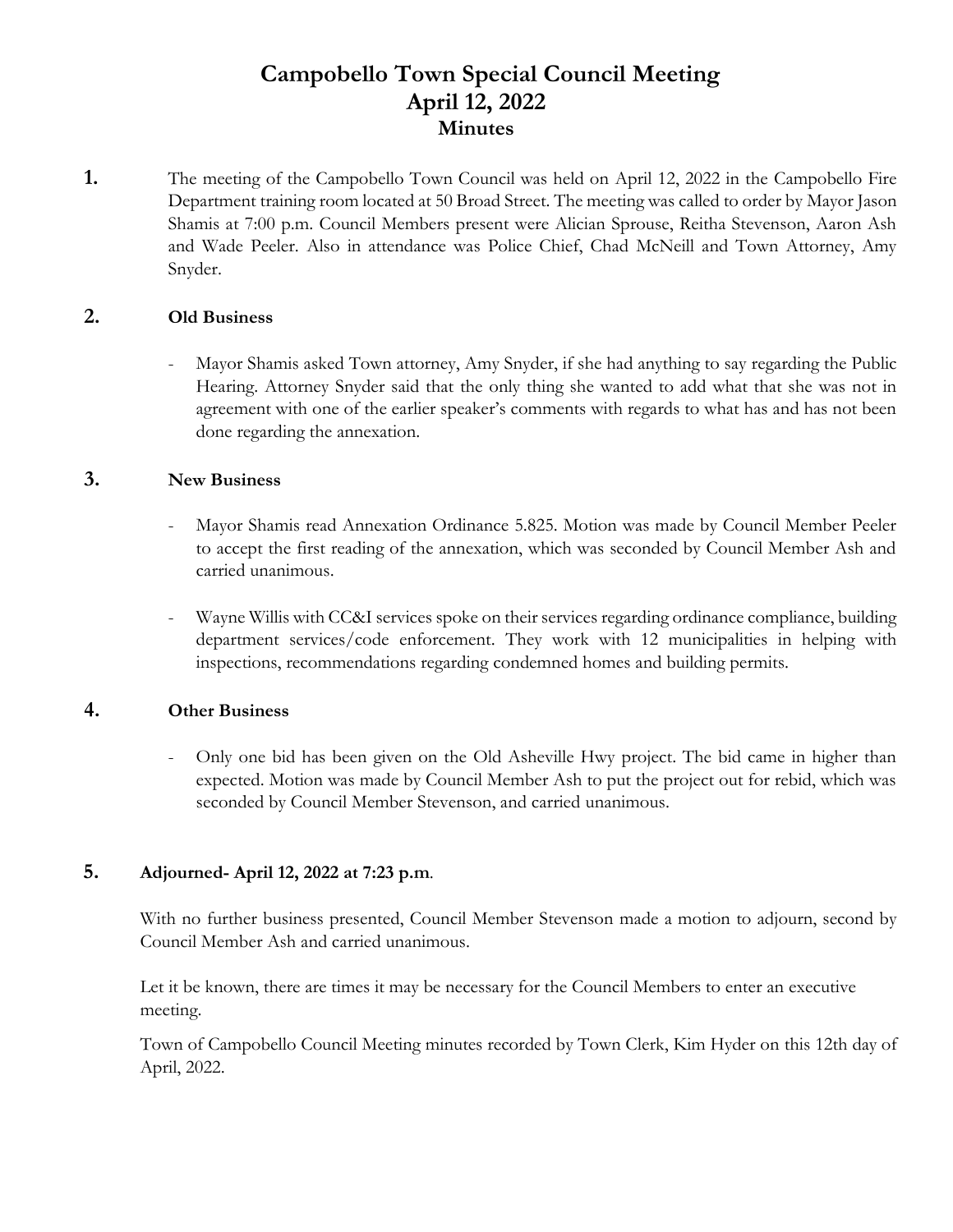# Town Council Meeting – Work Session Location – 50 Broad Street, Campobello, SC 29322 April 4, 2022 **Minutes**

- **1.** The Work Session of the Campobello Town Council was called to order by Mayor Jason Shamis at 6:32 p.m. Council Members present were Alician Sprouse and Reitha Stevenson. Council Member Aaron Ash was absent. Also, in attendance was Fire Chief, Brandon McNeill. Police Chief Chad McNeill was absent.
- **2.** The Work Session regarding Park cleanup and quotes for Old Asheville Hwy project were discussed. No Votes or actions were taken by Council during the session. The Work Session ended at 6:59p. Minutes were recorded by Town Clerk, Kim Hyder on this 4<sup>th</sup> day of April, 2022.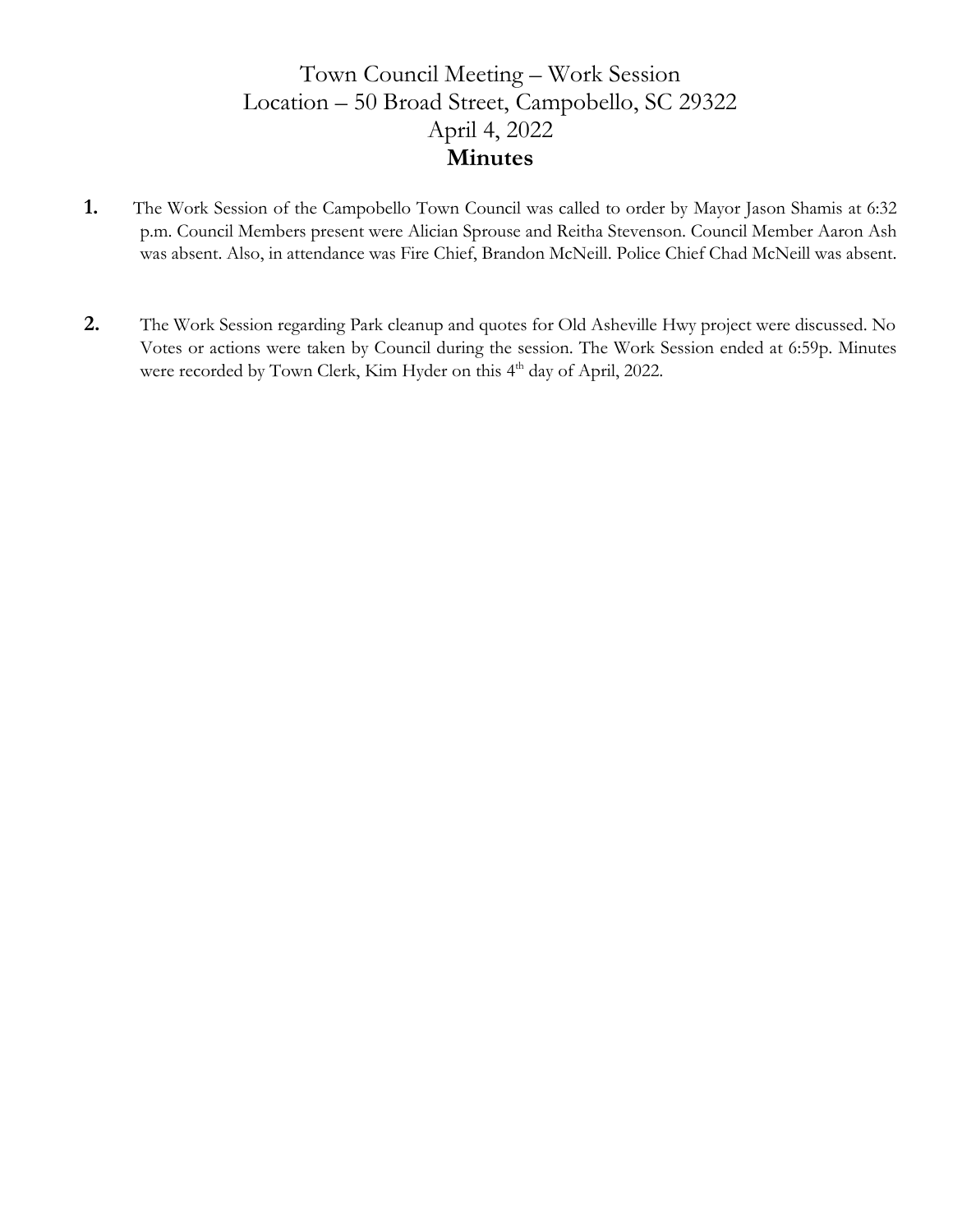# **Campobello Town Council Meeting April 4, 2022 Minutes**

- **1.** The meeting of the Campobello Town Council was held on April 4, 2022 in the Campobello Fire Department training room located at 50 Broad Street. The meeting was called to order by Mayor Jason Shamis at 7:00 p.m. Council Members present were Alician Sprouse and Reitha Stevenson. Council Member Aaron Ash was present via Facetime. The Pledge of Allegiance was recited by all.
- **2.** Town resident, Wade Peeler, was sworn in by Mayor Shamis. Afterwards, Council Member Peeler took his seat with council.
- **3.** Mayor Shamis asked if council had reviewed the March 7, 2022 work session minutes and March 7, 2022 council meeting minutes prior to the meeting and asked for a Motion to accept them. Council Member Stevenson made a motion to accept the March 7, 2022 work session minutes and March 7, 2022 Council Meeting minutes, which were seconded by Council Member Sprouse and carried unanimous.
- **4.** Mayor Shamis commented he was going to stick closer to the Roberts Rules of Order to keep the meeting from being three hours long like our last council meeting.
- **5.** Fire Chief Brandon McNeill filled in for Police Chief Chad McNeill and reported that the Campobello Police Department had a total of 158 calls for the month of March. Out of those calls, one wreck was at Hwy 11 and I-26. Mayor Shamis asked if a meeting had been scheduled with Rep. Magnuson in regards to the light at Hwy 11 and I-26. Chief McNeill did not have an update in regards to that meeting. Mayor Shamis asked if council had any further questions regarding the Police Department. No further questions were asked.
- **6.** Fire Chief Brandon McNeill reported that the Campobello Fire Department had a total of 24 calls for the month of March. Chief McNeill mentioned that their average response time was 5 minutes and 56 seconds and that was for both day and night. He especially commended those that come out in the middle of the night who volunteer their time to run calls. Mayor Shamis asked what the standard response time was and Chief McNeill responded with 3 minutes. Mayor Shamis asked if council had any further questions for Fire Chief McNeill. No further questions were asked.

## **7. Old Business-**

- Lighting for the entrance signs is still underway. We are still waiting for the signs to be finished. Nichols Decal has received the signs but they are curing. Mayor Shamis has been in touch with the electrician. Council Member Ash did not have an update regarding the PROWL wanting to have a fundraiser for the ballfield lights. He is actually waiting to see what the Town comes up with first to see what amount of money would need to be raised to make up the difference.
- The Old Asheville Hwy project has received one bid in the amount of \$124,000, but have two more bids to come in. Council Member Peeler asked if there was a deadline and Mayor Shamis replied that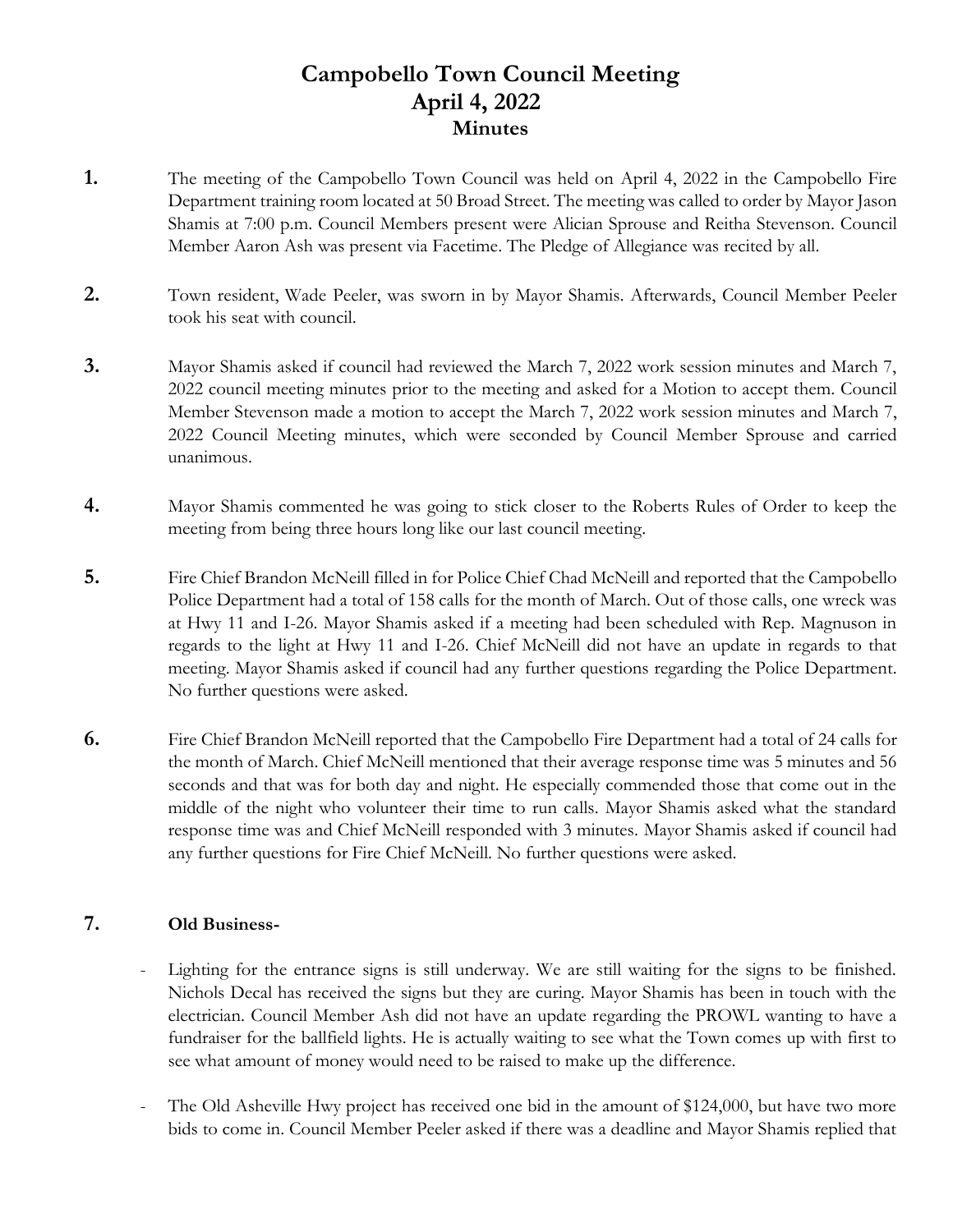the funds were already allocated, but we need to make sure we can get the bids in and as cheap as we can get it done.

- An update had already been given regarding the entrance signs for the Town.
- No update was given in regards to the abandoned home situation throughout Town. Town Resident Skuba asked what addresses were on the list and Mayor Shamis assured her that the topic was coming up later on in the meeting. Town resident J. Rist asked if a list was going to be published and Mayor Shamis answered that her question would be addressed later on in the meeting.
- Council Member Sprouse spoke of how Family Fun Day is only a few weeks away and we have a little over 80 vendors. We will also shut down part of Lanford St., to give more space for the event. Mayor Shamis said he has been in contact with a representative with Duke Energy who said they are willing to help with items and/or funding needed for this festival. Council Member Peeler mentioned that when we have 80 vendors that this is a substantial amount of money that could be given to the Town by requiring a vendor fee. We need to at least charge a small fee for them to participate. This would only help the town to recoup the cost of the festival or used to help fund the ballfield lights. Mayor Shamis asked if we have checked with any other small towns to see what they charge and Council Member Sprouse said that Harvest Day vendors in Inman are charged \$150 for a spot.
- Mayor Shamis said that he has an upcoming meeting with Principal Darby regarding getting a Campobello Youth Council started and hopes to have an update by the May council meeting.
- Our Duke Energy Service Agreement is due for renewal. Mayor Shamis commented that most towns have increased their fees from 3% to 5% or 6%. Council Member Ash asked if there was a deadline to which Mayor Shamis said there was not as we are overdue. Council Member Peeler suggested we wait until we are closer to a budget, because we've got to figure out how adding 2% to our budget will affect us. Council Member Ash agreed and did not want to place anymore of a burden on Town's residents. Council member Peeler could see raising this agreement 2% if property taxes could be lowered. Council Member Stevenson suggested we table the issue for two months. Mayor Shamis agreed.
- A Second reading of Ordinance 8.501.4 Amending the Business License Ordinance was summarized and read by Mayor Shamis. This is to amend the rate schedule (A) and class schedule (B). Mayor Shamis asked for a Motion to accept the second reading of Ordinance 8.501.4 – Amending the Business License Ordinance. Council Member Stevenson made a motion to accept the first reading of Ordinance 8.501.4 – Amending the Business License Ordinance, which was seconded by Council Member Peeler and carried unanimous.
- Quotes for town emails and storage were given by Mayor Shamis as follows:

| Google Drive – 1TB of storage – 14 emails $=$ | \$1,172.52 |
|-----------------------------------------------|------------|
| Pivotal IT – 1TB of storage – 14 emails $=$   | \$2,700.00 |
| $WIX - 5TB$ of storage $- 14$ emails $=$      | \$2696.40  |

This will help us to get more documents digitally filed away for easier access with Cloud storage. Council Member Peeler asked if Google was the best for the money. Mayor Shamis said he has experience with Google Drive and has not had any issues. Mayor Shamis asked for a Motion to accept one of these companies to go with for email and Cloud storage. Council Member Peeler made a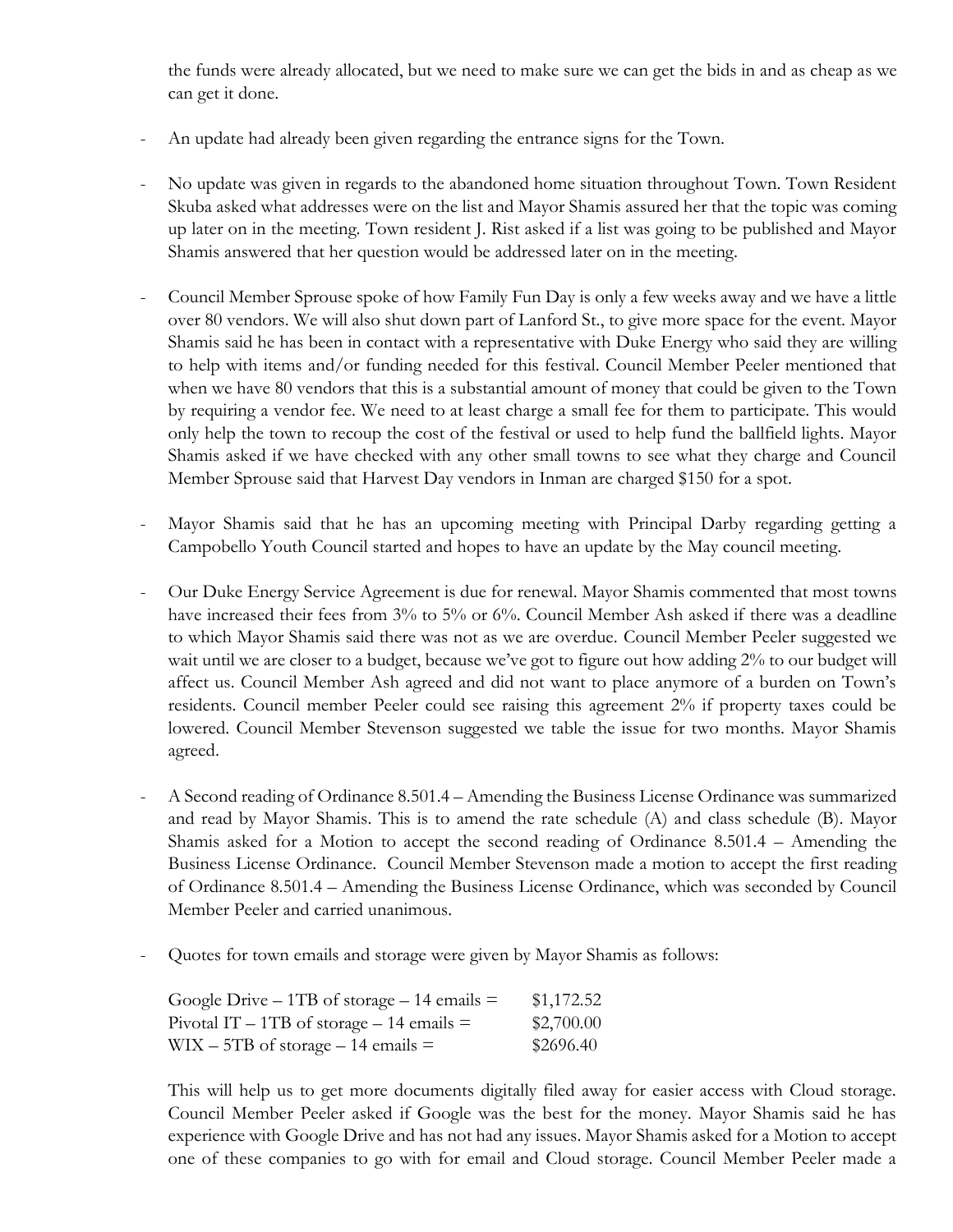Motion to go with Google Drive for \$1,172.52, which was seconded by Council Member Stevenson and carried unanimous.

#### **8. New Business-**

- Discussion was made regarding whether we want to continue with Mosquito Joe's for pest control at the park. We paid \$406.94 last year, but we started late. This year the cost would be \$1,008.90. Council Member Peeler suggested that we do it ourselves. Mayor Shamis said that he was going to buy a sprayer for his own personal use and does not mind using it for the park if the chemicals are provided. Town resident Mr. Skuba volunteered to help. Council member Ash said that he had a way to get the chemicals from Hired Killers. It was agreed that the Town would try to combat the mosquito problems on its own.
- Mayor Shamis spoke of how we need 3 volunteers to help with our sewer project. Also, we are in need of volunteers for the Planning and Zoning Committee, who could also help with the sewer project. Town resident Owenby said he would be glad to oversee the committee and provide information.
- As for cleanup at the park, Clerk Hyder, suggested we allow a couple of community service individuals use their hours to help clean up the park the week of or before Family Fun Day. A community service worker had been at the park this morning and had limbs and brush picked up. Council Member Ash said that he would like more cleanup around the buildings close to the ballpark. Fire Chief McNeill said that at least one of the buildings is still being used for storage, but that cleanup of the overgrowth around the buildings could definitely be taken care of prior to Family Fun Day. Council Member Stevenson asked if the key to the bulletin board at the park was still under lock and key. Clerk Hyder and Fire Chief McNeill both answered that the whereabouts of that particular key is unknown as former Fire Chief Ed McNeill had it in his possession. Council Member Stevenson also asked if items in the ladies' restroom at the park were going to be fixed, such as the toilet paper holder, etc. Clerk Hyder said that will be added to the repair list.
- Mayor Shamis recognized Town resident Phyllis Skuba who completed the form to speak before council regarding ideas for fundraising, condemned homes throughout town and the scholarships. Mayor Shamis appreciated that she is a Town resident wanting to get involved unlike some who want to come to these meetings who do not live in the town or anywhere near the town and they complain and cause trouble which is not very honorable. Mayor Shamis wants more residents involved. Mrs. Skuba began with saying that while the scholarships are a noble cause, she does not want her tax dollars going to someone who does not live in the Town's limits. She stated that she wondered what else was the town giving away because she doesn't see a budget. She also stated how embarrassed she was of all of the abandoned homes that are throughout the Town. She wants the places cleaned up and the owners fined. This is a great way to raise money and clean up our Town. Town resident, J. Rist, spoke about wanting inspections to get stuff brought up to code. Mayor Shamis interrupted her to say that Mrs. Skuba took the time to complete the form in order to speak tonight so he is trying to be fair. Council Member Peeler commented that he was glad that County Council member Bob Walker was present tonight so that he will know that the Town is upset with the condition of the old Fireworks Stand at 17959 Asheville Hwy *(address added for clarification)* is currently in and that there are disabled people living in this commercial building. This particular piece of property is not in the Town limits of Campobello, but is actually in Spartanburg County's jurisdiction. Council member Peeler started to say that "whomever is renting to these people….", when interrupted by Mrs. Skuba who called them a slumlord. Council Member Peeler agreed with Mrs. Skuba's word choice. Mayor Shamis asked if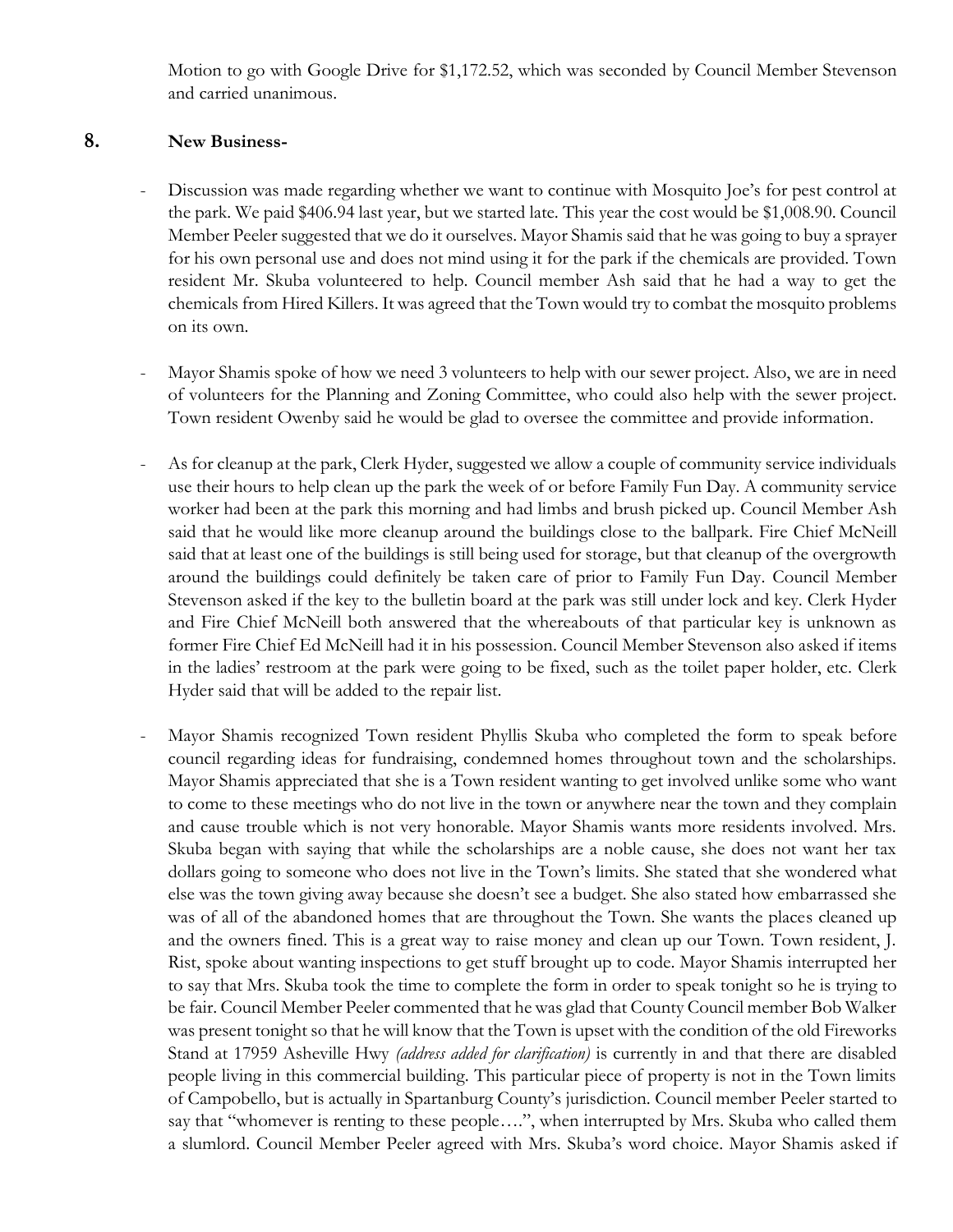council had any other comments or questions before he answered Mrs. Skuba's questions. Council Member Peeler said that he wanted to add that we are doing our Town's residents a disservice by allowing their property values to be lowered because these abandoned homes sit here. We represent everyone in Town and should make people feel good about where they live. Mayor Shamis said that these properties did not get this way overnight and went on to read the Town's ordinance 5.204. He then went on to say that we don't know the circumstances of these owners and he suggest we give them 90 days to let us know what they plan to do with the property to get it fixed. He said there is a company called CC&I who are employed by Inman and other towns that assess what the proper fine should be towards these buildings. Council Member Peeler said he did not agree with his tax money going towards helping these people who have had time to get the problem fixed. What he agrees with is if the Town has to fix the issue, that a lien be placed against the property so that the Town can recoup the expense. Council Member Ash said that we do not know the situations of these individuals are but we need to find out so we can get a plan together to find out how it can best be solved. Mayor Shamis suggested we send a letter with a copy of the Ordinance 5.204 and give them time to respond with a plan to fix the problem. Council Member Peeler said it is not fair for us to approach the home owner and not get the business owner as well, such as the brick building across from Town Hall. Mayor Shamis asked Chief McNeill about Hidden Treasures beside of Town Hall and said that he does not have a CO (Certificate of Occupancy). Chief McNeill said that is not 100% true and that he does have a CO. Mayor Shamis said that a letter also needed to be sent to him regarding the multiple yard sales. Mayor Shamis said that we are supposed to treat our neighbor as we treat ourselves. Council Member Peeler said he agrees with that but that we shouldn't use tax payer money to help these people.

Mayor Shamis said that he would like to give the people the benefit of the doubt. Mayor Shamis spoke on the scholarships that the Town offers and says that he likes the scholarships, but not that they are opened up to the entire Campobello zip code. If it's funded by the Fire Department then there is no issue that it can be opened up to the 29322 zip code, but if it comes out of the Town's budget then it should be kept local to the residents within the Town's limits. Chief McNeill said that the scholarship comes out of the Hospitality account which is not tax payer's money, but money from the town's restaurants. Council Member Ash agreed that there are ways to help without touching tax money.

Mayor Shamis let Mrs. Skuba know that our budgets are displayed on our website and that when budget work sessions are scheduled, the public is welcomed to attend. Mrs. Skuba asked if the public was allowed to vote on the budget and Mayor Shamis responded that council is the only vote on the budget, but he welcomes the public's input.

Mayor Shamis asked if there was a Motion to send out letters to the property owners of the abandoned and rundown homes/businesses and give him 90 days to respond with a plan. Council Member Sprouse made a motion to send the letters to the various home owners and businesses to give them 90 days to respond with a plan to fix the issues, which was seconded by Council Member Peeler and carried unanimous. Council member Peeler also asked Mayor Shamis to address the continuous yard sale that Hidden Treasures has every week and how there are ordinances against that. Mayor Shamis replied that this issue was on the list as well.

## **9. Other Business-**

There is no update at this time from the Planning and Zoning Committee as there was no meeting March.